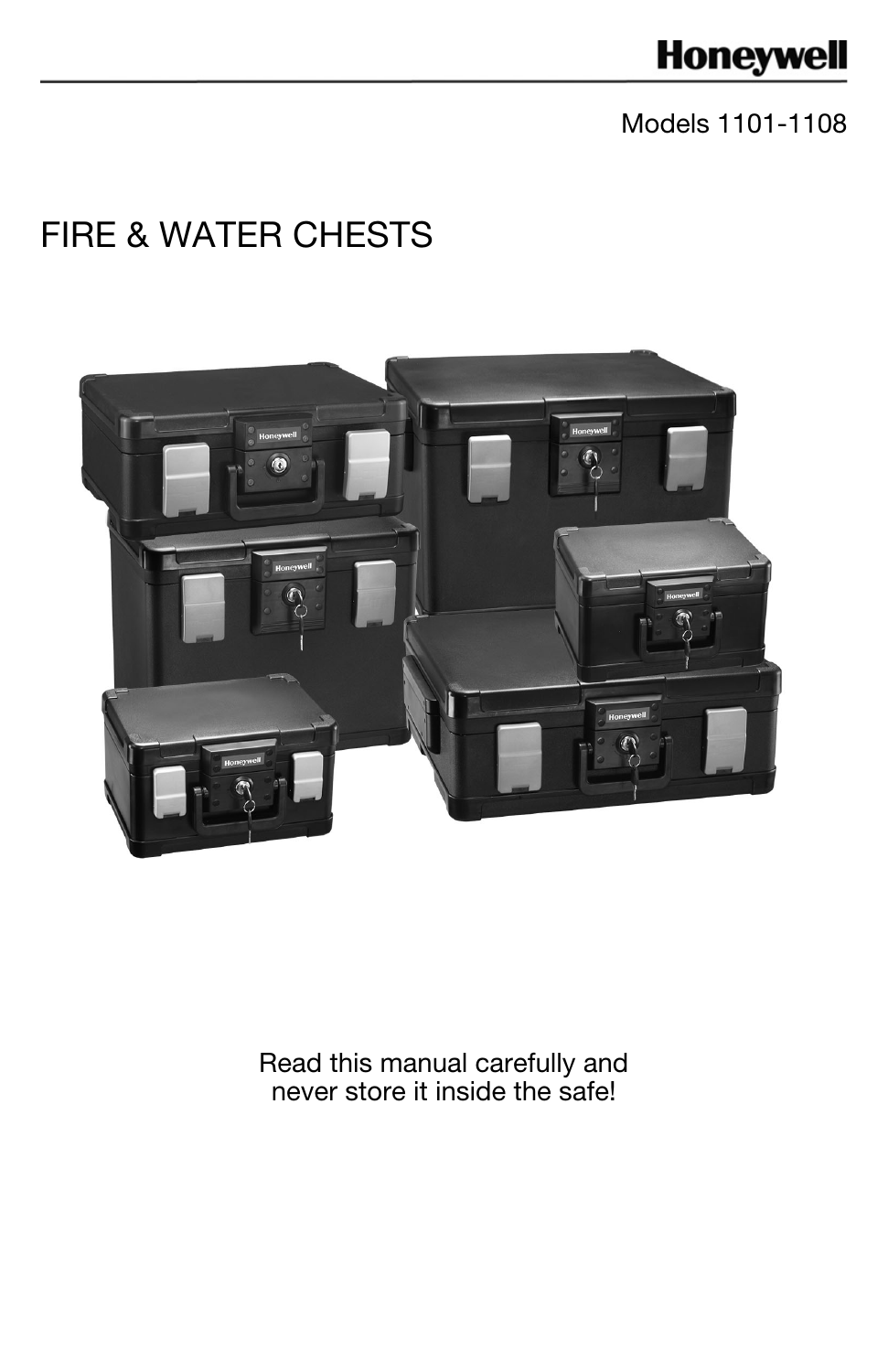### PACKAGE CONTENTS

- 1 Chest
- 1 Operation Manual
- 2 Entry Keys

### **ATTENTION**

#### DO NOT RETURN SAFE TO STORE!

For missing parts or difficulty operating your safe, please contact our Consumer Assistance Department by telephone.

Store will not accept returned products without prior authorization. You must first contact our consumer assistance department.

### PRODUCT OVERVIEW



- A Chest Lid
- B Compression Latches (All Models except 1101)
- C Chest Body
- D Lock Assembly<br>E Latch Buttons (
- E Latch Buttons (All Models except 1101)<br>F Lock Cvlinder
	- Lock Cylinder
- G Handle (All Models except 1106 & 1108)

#### IMPORTANT!

To Ensure Fire & Water Protection, Always Store Flat with Lid Up!



RIGHT!

Never Store in Upright Position with Lock (& Handle) Facing Up!

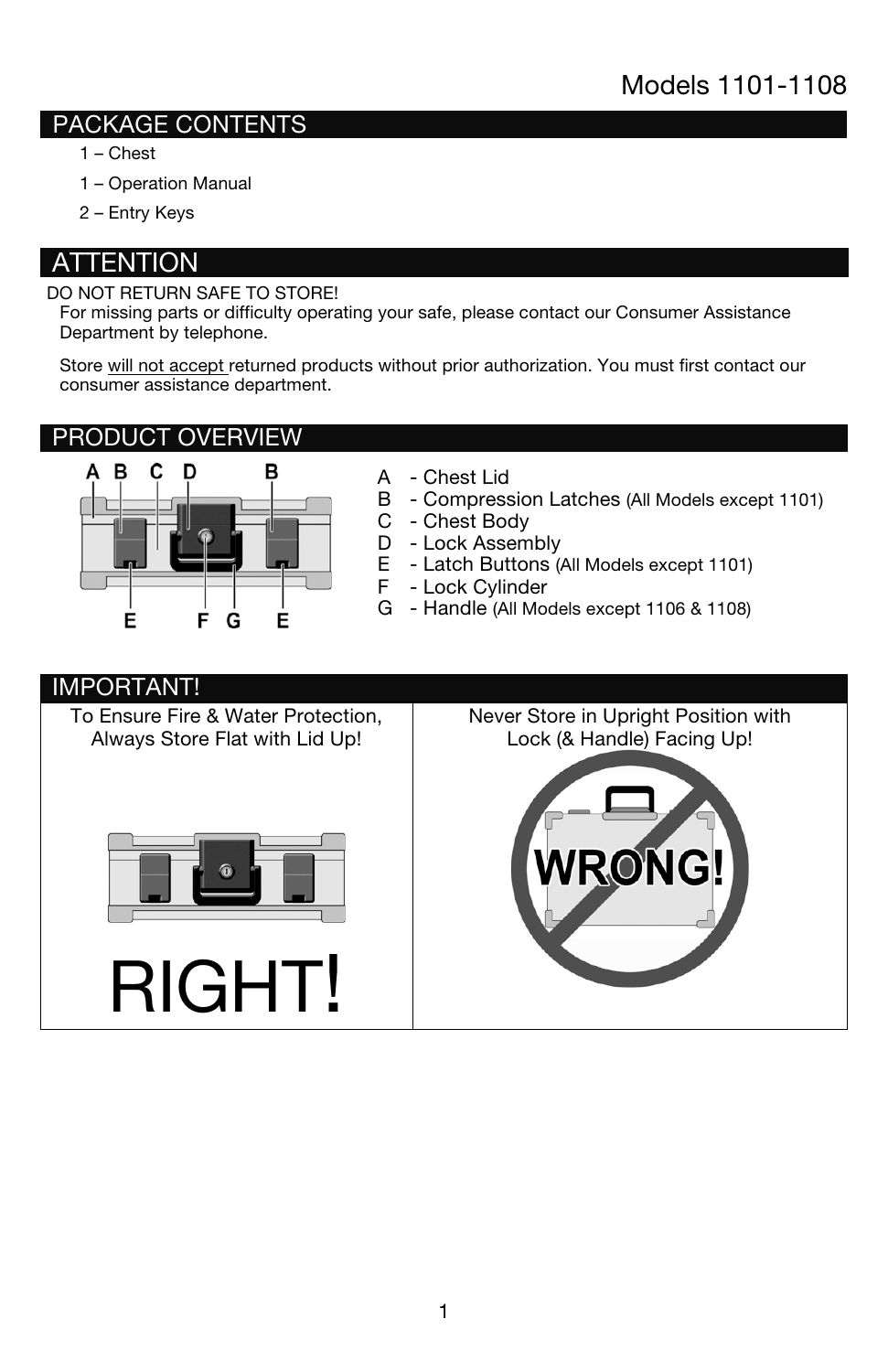## OPEN COMPRESSION LATCHES (All Models Except 1101)

Press in on small black piece at bottom of latches.

### UNLOCK CHEST (All Models)

- 1. Once latches are open, insert key into lock cylinder.
- 2. Turn the key to the right ¼ turn (90º clockwise).
- 3. Chest is now unlocked and you may lift the lid.

### ALWAYS OPEN LID COMPLETLEY (1104 & 1108)

IMPORTANT: To prevent possible injury when closing, models 1104 and 1108 are equipped with hydraulic hinges that will close the lid slowly.

Note: Always open the lid completely to activate the hinges.

### LOCK CHEST (All Models)

- 1. Close lid and insert key into lock cylinder.
- 2. Turn the key to the left  $\frac{1}{4}$  turn (90 $\degree$  clockwise).
- 3. Chest is now locked and you may remove the key.

### CLOSE COMPRESSION LATCHES (All Models Except 1101)

- 1. With chest locked, lift latches and press flat against chest.
- 2. Press inwards on latches to ensure latch is sealed.

# LOCATING KEY IDENTIFICATION NUMBERS

### KEY NUMBER

3-4 Digit Number etched on the metal collar located around the key hole

### IMPORTANT!

Due to airtight seal it is recommended that you occasionally open safe and air it out for at least 30 minutes to prevent any build up of moisture inside.













 $1.$   $2.$   $3.$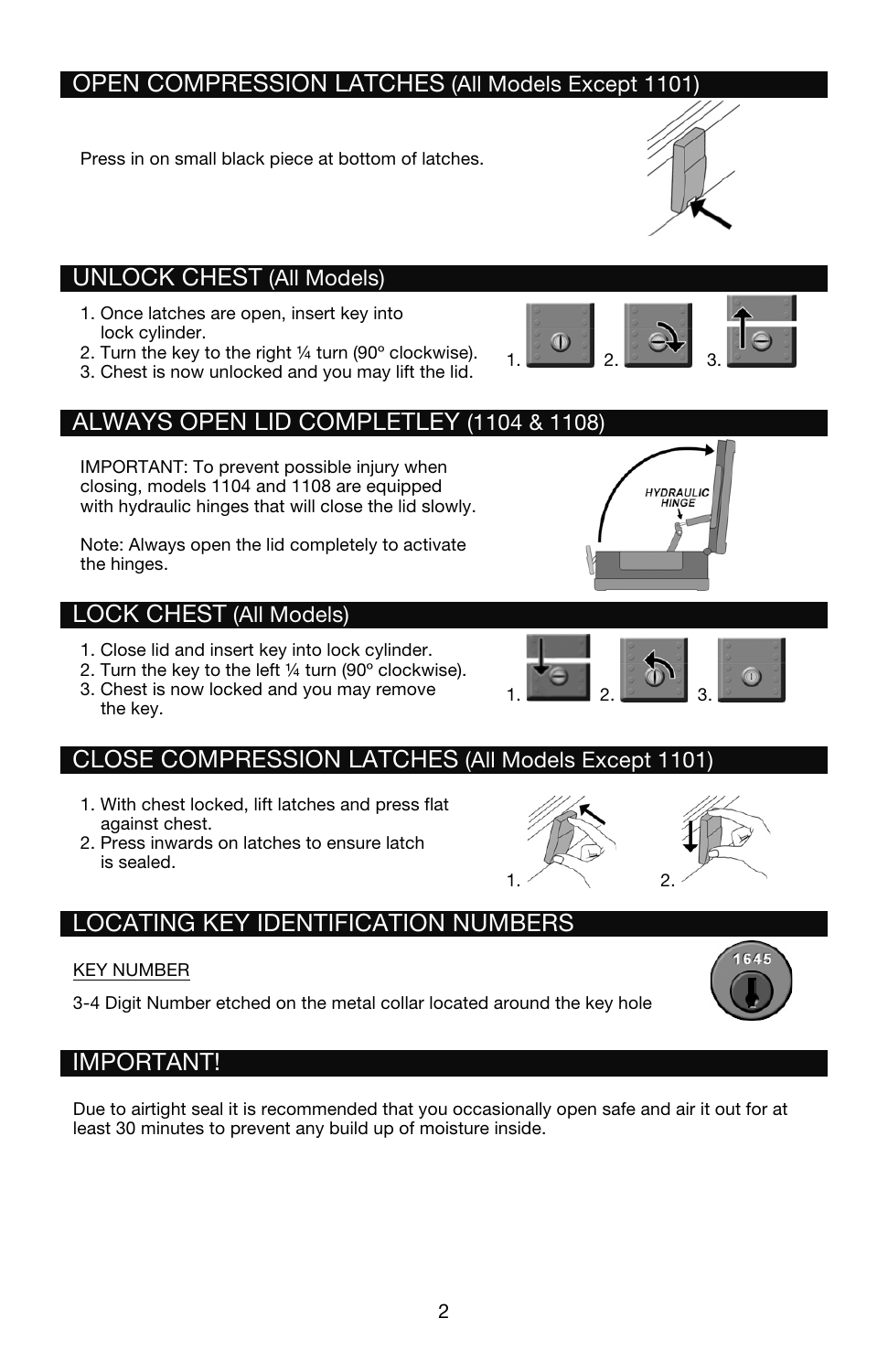### PROPER USE

Honeywell Chests are designed to protect paper documents and files from heat and moisture damage due to exposure to fire and water.

Warning: This chest is not intended for the storage of medications, firearms, ammunition, or combustible items of any kind.

You should not store pearls in this chest because they may sustain damage at temperatures below 350˚F.

FIRE PROTECTION

Models 1101, 1102, 1103 & 1106 – Independent testing by Underwriters Laboratories (UL) verifies the interior temperature remains below 350º F (177ºC) for 30 minutes when outside temperature is up to 1550ºF (843ºC).

Models 1104 & 1108 – Independent testing by Underwriters Laboratories (UL) verifies the interior temperature remains below 350º F (177ºC) for at least 60 minutes when the outside temperature is up to 1700ºF (927ºC).

WATER PROTECTION

All Models except 1101 – Independent testing verifies that the interior remains dry when completely submerged for up 24 hours.

# ORDERING NEW / REPLACEMENT KEYS

The following information is required to order keys:

1. PROOF OF OWNERSHIP (1 of 2 Options Below)

#### A) SALES RECEIPT & IDENTIFICATION – INTERNATIONAL ORDERS ONLY!

- Copy of sales receipt showing Store, Date & Product Description.
- Copy of your picture I.D. (Drivers license, passport, regular I.D.).
- B) PRODUCT OWNERSHIP VERIFICATION FORM

If sales receipt is not available, contact us by email or telephone to request a "Product Ownership Verification Form".

2. ORDER INFORMATION

#### CONTACT

- Name & Shipping Address
- E-mail address (If Available)
- Telephone Number
- Best Time to Contact You

#### PRODUCT

- Safe Model #
- Safe Serial #
- Lock Key #
- Quantity of Keys Ordered

#### 3. PLACING AN ORDER

- To begin the order process, contact us by telephone, email, or mail
- 4. METHOD OF PAYMENT
	- Visa, MasterCard, Check or Money Order

NOTE: For pricing please contact Consumer Assistance. Contact information is located on the back cover of this manual. Payment method and pricing subject to change.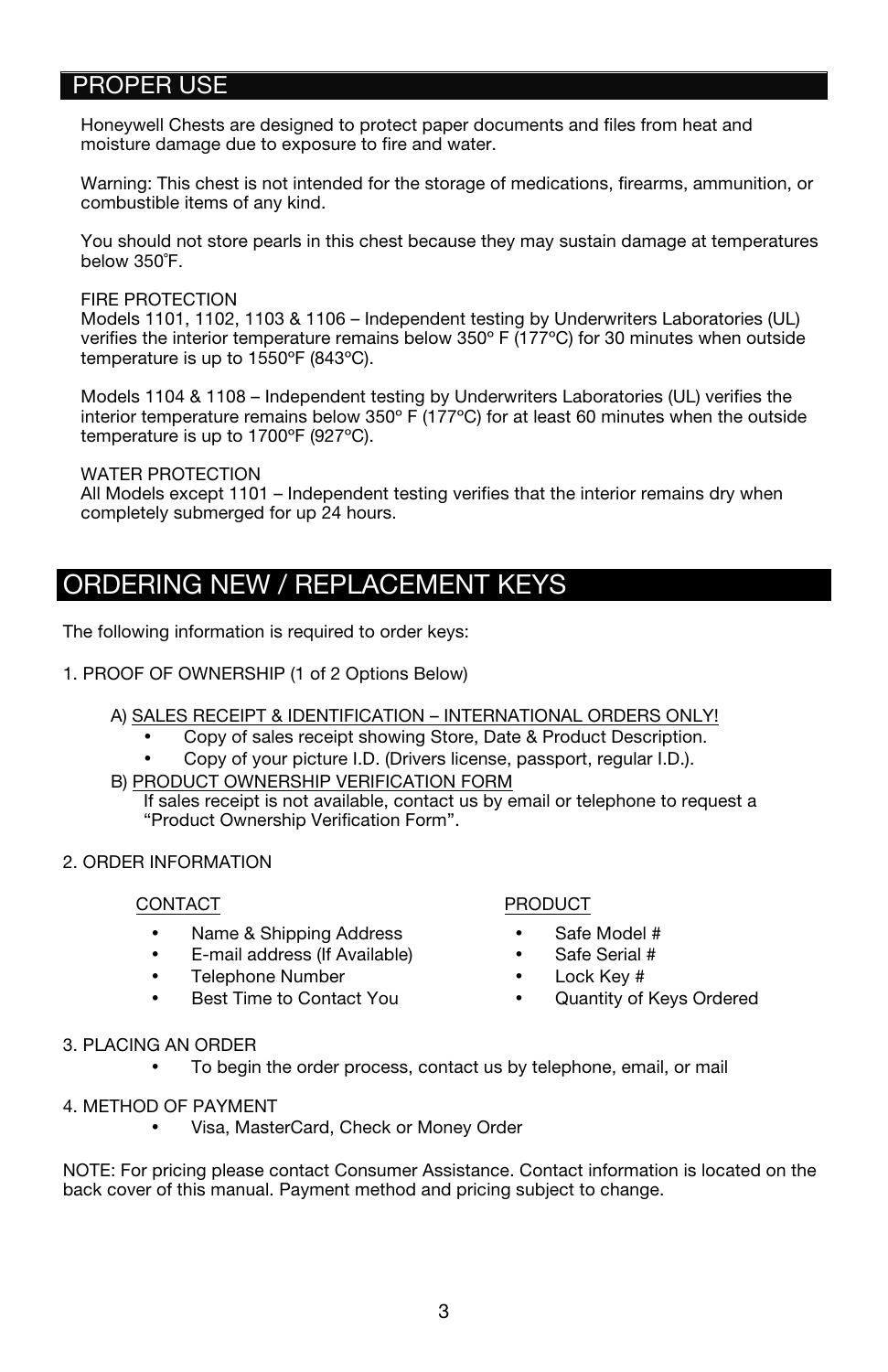# LIMITED WARRANTY

LH Licensed Products, Inc., ("LHLP, Inc.") warrants that for a period of seven (7) years from the date of purchase, this product will be free from structural or mechanical defects resulting from materials or workmanship. LHLP, Inc., at its sole option and as the purchaser's sole remedy under this warranty, will repair or replace this product or any component of the product found to be defective during the warranty period. Replacement or repair will be made with a new or remanufactured product or component. If the product is no longer available, replacement may be made with a similar product of equal or greater value.

THIS IS YOUR EXCLUSIVE WARRANTY.

Our goods come with guarantees that cannot be excluded under the Australian Consumer Law. You are entitled to a replacement or refund for a major failure and for compensation for any other reasonably foreseeable loss or damage. You are also entitled to have the goods repaired or replaced if the goods fail to be of acceptable quality and the failure does not amount to a major failure.

This warranty is only valid for the original retail purchaser from the date of initial retail purchase and is not transferable. You must keep the original sales receipt. Proof of purchase is required to obtain warranty service.

LHLP, Inc. dealers, service centers, or retail stores selling this product do not have the right to alter, modify or in any way change the terms and conditions of this warranty.

This warranty does not apply to the finish on the product. This warranty does not cover normal wear and tear of parts or damage resulting from any of the following: negligent use or misuse of the product, use contrary to the operating instructions, disassembly, repair or alteration by anyone other than LHLP, Inc. or an authorized service center, improper installation, or exposure to extremes of heat or humidity. Further, the warranty does not cover Acts of God, such as fire, flood, earthquakes, hurricanes and tornadoes.

LHLP, Inc. shall not be liable for any incidental or consequential damages caused by the breach of any express or implied warranty or otherwise relating to the sale of this product. LHLP, Inc. is also not responsible for: costs associated with removing or installing the product; damage or loss of the contents of the product; nor for the unauthorized removal of the contents; or damages incurred during shipment.

THE ABOVE WARRANTY IS IN LIEU OF ALL OTHER WARRANTIES, EXPRESS OR IMPLIED, INCLUDING ANY WARRANTIES OF MERCHANTABILITY OR FITNESS FOR A PARTICULAR PURPOSE, AND LHLP, INC. DISCLAIMS ANY AND ALL OTHER COVENANTS AND WARRANTIES.

Except to the extent prohibited by applicable law, any implied warranty of merchantability or fitness for a particular purpose is limited in duration to the duration of the above warranty period. Some states, provinces or jurisdictions do not allow the exclusion or limitation of incidental or consequential damages or limitations on how long an implied warranty lasts, so the above limitations or exclusion may not apply to you. This warranty gives you specific legal rights, and you may also have other rights that vary from state to state, or province to province, or jurisdiction to jurisdiction.

### LIFETIME AFTER-FIRE REPLACEMENT GUARANTEE

If this Honeywell fire resistant product was purchased from LH Licensed Products, Inc. ("LHLP") and is damaged by fire at any time while still owned by you (the original owner), LHLP will ship a free replacement if you send the following to Customer Service, LH Licensed Products, Inc., 860 E. Sandhill Ave., Carson, CA 90746 USA:

- **1.** Your name, mailing address, email address, and phone number with area code;
- **2.** A description of the fire, the model number and a photo of the burned unit, and a copy of the report from the fire department, insurance or police.

Freight on the replacement unit is not included in the guarantee and must be paid by the consumer. If an identical product is no longer available, LHLP will provide a similar unit from its current product line. LHLP is not responsible for any loss or damage to the contents of the safe.